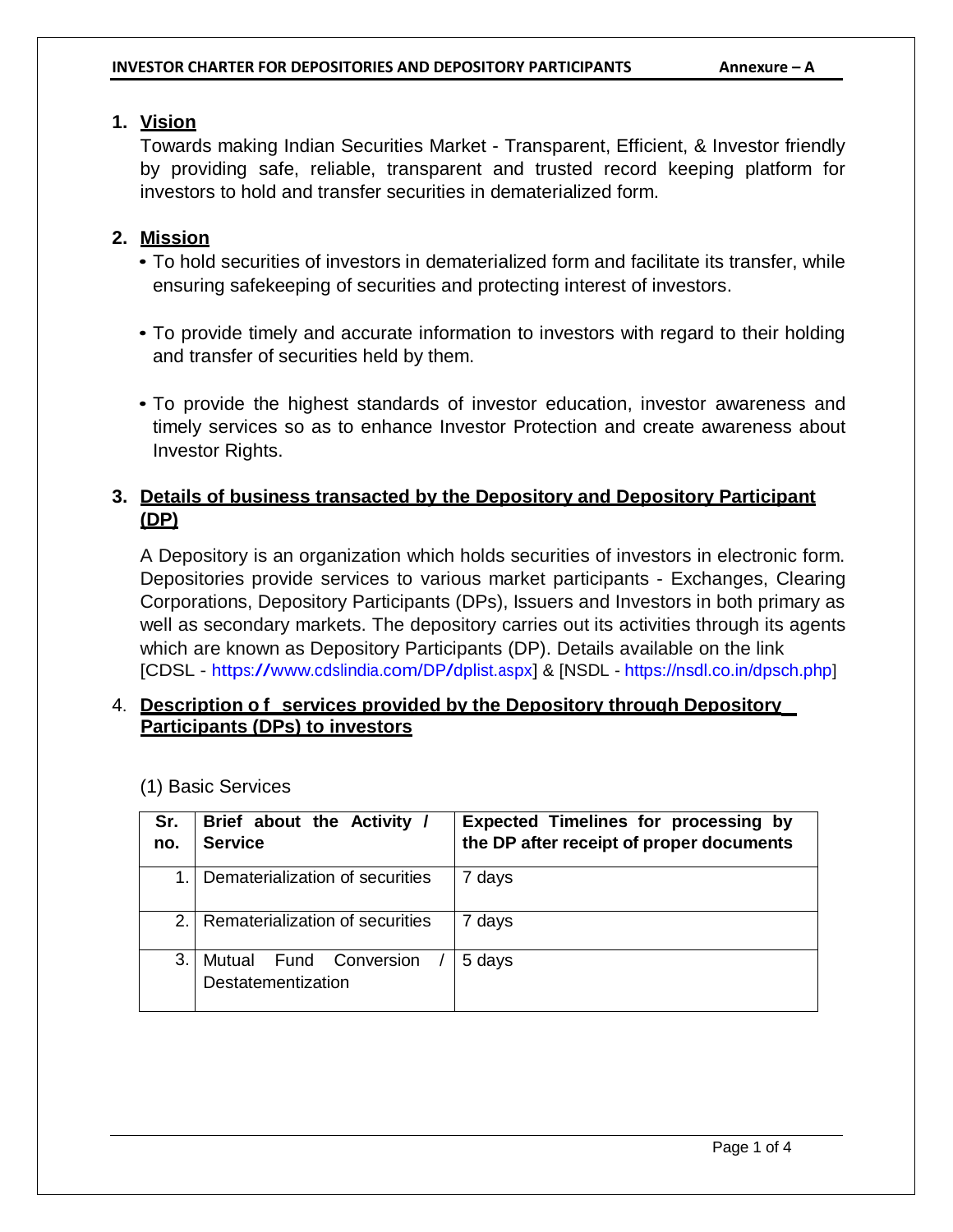#### **INVESTOR CHARTER FOR DEPOSITORIES AND DEPOSITORY PARTICIPANTS Annexure – A**

| Sr.<br>no. | Brief about the Activity /<br><b>Service</b>  | <b>Expected Timelines for processing by</b><br>the DP after receipt of proper documents                                            |
|------------|-----------------------------------------------|------------------------------------------------------------------------------------------------------------------------------------|
| 4.         | Re-conversion<br>Restatementisation of Mutual | 7 days                                                                                                                             |
|            | fund units                                    |                                                                                                                                    |
| 5.1        | Transmission of securities                    | 7 days                                                                                                                             |
| 6.         | Registering pledge request                    | 15 days                                                                                                                            |
| 7.1        | Closure of demat account                      | 30 days                                                                                                                            |
| 8.         | Settlement Instruction                        | Depositories to accept physical DIS for pay-in<br>of securities up to 4 p.m. and DIS in<br>electronic form up to 6 p.m. on T+1 day |

(2) Depositories provide special services like pledge, hypothecation, internet-based services etc. in addition to their core services and these include

| Sr.<br>no.                  | <b>Type of Activity /Service</b>                           | <b>Brief about the Activity / Service</b>                                                                                                                                                                                                                                                                                                                                                                     |
|-----------------------------|------------------------------------------------------------|---------------------------------------------------------------------------------------------------------------------------------------------------------------------------------------------------------------------------------------------------------------------------------------------------------------------------------------------------------------------------------------------------------------|
| 1.                          | <b>Value Added Services</b>                                | Depositories also provide value added<br>services such as<br>Basic Services Demat Account (BSDA) <sup>1</sup><br>a.<br>Transposition cum dematerialization <sup>2</sup><br>b.<br>Linkages with Clearing System <sup>3</sup><br>$C_{-}$<br>Distribution of cash and non-cash<br>d.<br>corporate benefits (Bonus, Rights, IPOs<br>etc.), stock lending, demat of NSC / KVP,<br>demat of warehouse receipts etc. |
| $\mathcal{P}_{\mathcal{C}}$ | <b>Consolidated Account statement</b><br>(CAS)             | CAS is issued 10 days from the end of the<br>month (if there were transactions in the<br>previous month) or half yearly (if<br>no<br>transactions).                                                                                                                                                                                                                                                           |
| 3.                          | Digitalization of services<br>provided by the depositories | Depositories offer below technology<br>solutions and e-facilities to their demat<br>account holders through DPs:                                                                                                                                                                                                                                                                                              |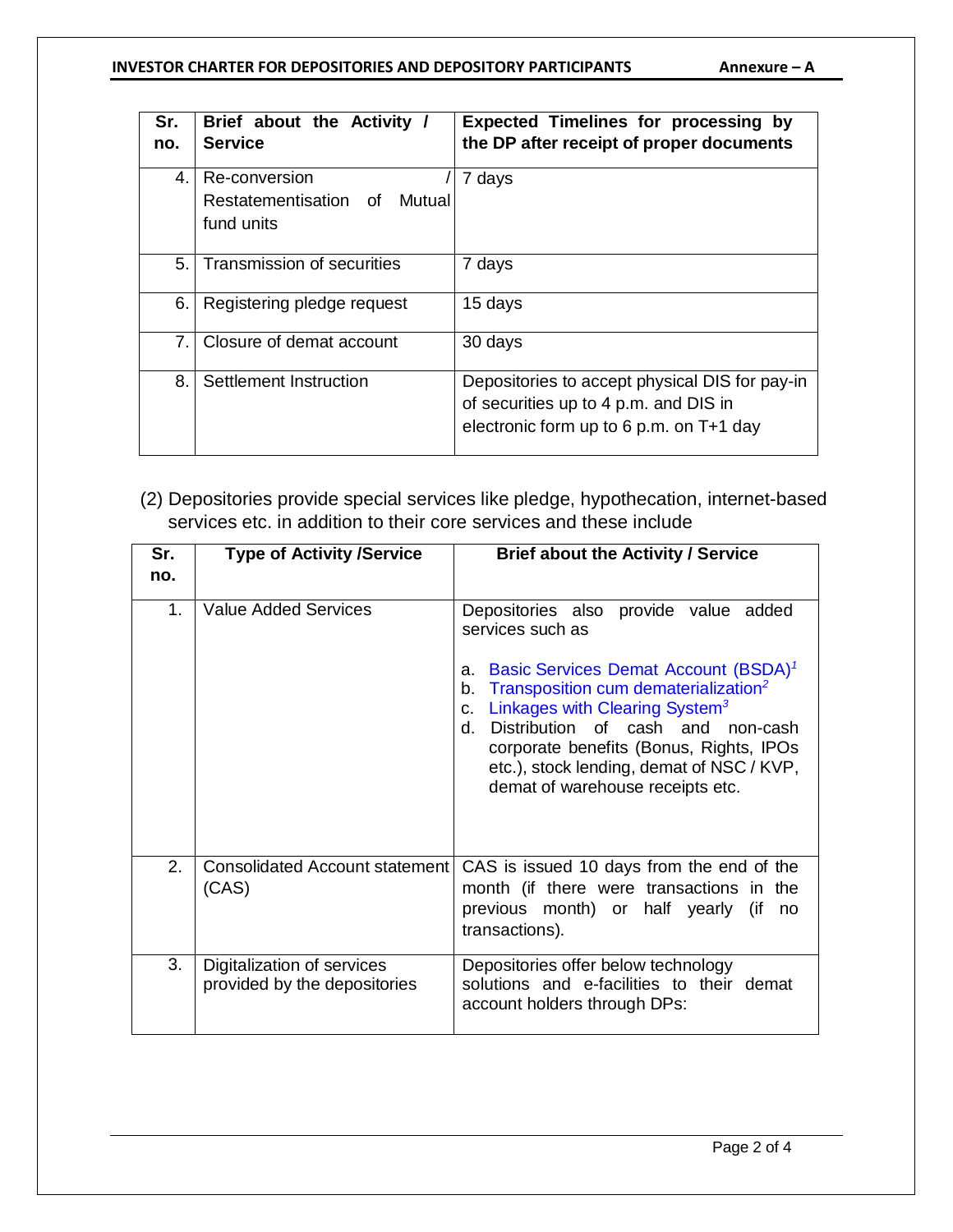#### **INVESTOR CHARTER FOR DEPOSITORIES AND DEPOSITORY PARTICIPANTS Annexure – A**

| Sr.<br>no. | <b>Type of Activity /Service</b> | <b>Brief about the Activity / Service</b>                                                                                                                                                                   |
|------------|----------------------------------|-------------------------------------------------------------------------------------------------------------------------------------------------------------------------------------------------------------|
|            |                                  | a. E-account opening <sup>4</sup><br>b. Online instructions for execution <sup>5</sup><br>c. e-DIS / Demat Gateway <sup>6</sup><br>d. e-CAS facility <sup>7</sup><br>e. Miscellaneous services <sup>8</sup> |

## **4. Details of Grievance Redressal Mechanism**

(1) The Process of investor grievance redressal

| 1. | Complaint/<br>Investor<br>Grievances                                 | Investor can lodge complaint/ grievance against the<br>Depository/DP in the following ways:                                                                                                                                                                                |
|----|----------------------------------------------------------------------|----------------------------------------------------------------------------------------------------------------------------------------------------------------------------------------------------------------------------------------------------------------------------|
|    |                                                                      | Electronic mode -<br>a.<br>SCORES (a web based centralized grievance redressal<br>(i)<br>system of SEBI)<br>[https://www.scores.gov.in/scores/Welcome.html]                                                                                                                |
|    |                                                                      | (ii) Respective Depository's web portal dedicated for the filing of<br>compliant<br>[NSDL-<br>https://www.epass.nsdl.com/complaints/websitecomplaints.<br>aspx & CDSL-<br>https://www.cdslindia.com/Footer/grievances.aspx ]                                               |
|    |                                                                      | (iii) Emails to designated email IDs of Depository<br>[CDSL- complaints@cdslindia.com & NSDL - relations@nsdl.co.in]                                                                                                                                                       |
|    |                                                                      | b. Offline mode [contact@nirmalbang.com]                                                                                                                                                                                                                                   |
|    |                                                                      | The complaints/ grievances lodged directly with the<br>Depository shall be resolved within 30 days.                                                                                                                                                                        |
| 2. | <b>Investor</b><br>Grievance<br>Redressal Committee<br>of Depository | If no amicable resolution is arrived, then the Investor has the<br>option to refer the complaint/ grievance to the Grievance<br>Redressal Committee (GRC) of the Depository. Upon receipt of<br>reference, the GRC will endeavor to resolve the complaint/<br>grievance by |